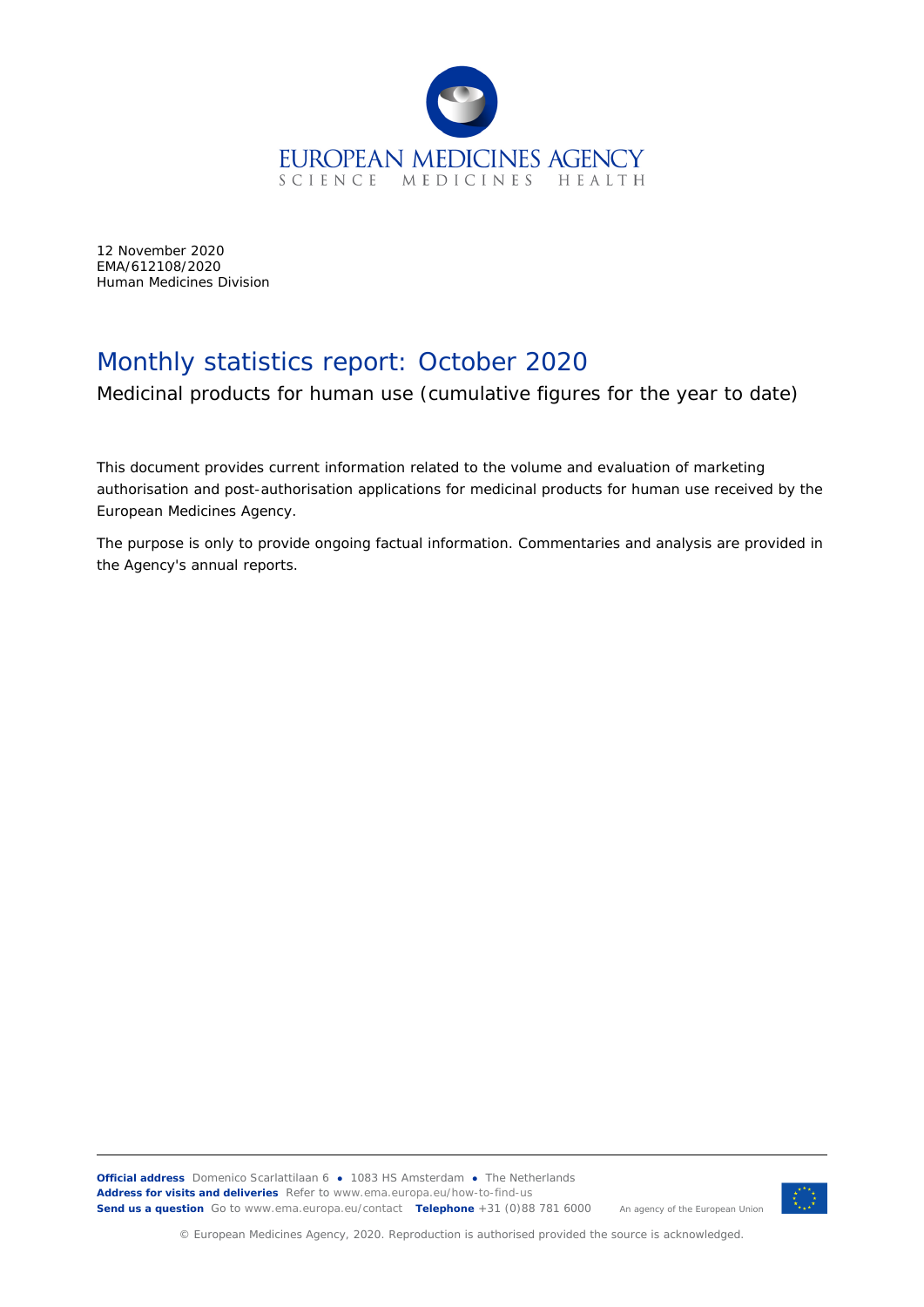|                                                                            | 2017           |              | 2018           |                   | 2019     |                   | 2020 <sup>†</sup> |           |
|----------------------------------------------------------------------------|----------------|--------------|----------------|-------------------|----------|-------------------|-------------------|-----------|
|                                                                            | <b>Started</b> | Finalised    |                | Started Finalised |          | Started Finalised | <b>Started</b>    | Finalised |
| Non-orphan medicinal<br>products                                           |                |              |                |                   |          |                   |                   |           |
| New products                                                               | 32             | 33           | 31             | 34                | 33       | 31                | 35                | 30        |
| Advanced-therapy medicinal<br>products                                     | $\Omega$       | $\mathbf{1}$ | 1              | $\Omega$          | $\Omega$ | $\Omega$          | $\mathbf{1}$      | $\Omega$  |
| Paediatric-use (PUMA) products                                             | $\overline{2}$ | 1            | $\Omega$       | 2                 | $\Omega$ | $\Omega$          | $\mathbf{1}$      | $\Omega$  |
| Well-established use, abridged,<br>hybrid and informed consent<br>products | 5              | 6            | 5              | 6                 | 12       | 8                 | 10                | 6         |
| Generic products                                                           | 10             | 22           | 18             | 9                 | 17       | 15                | 11                | 11        |
| Similar biological products                                                | 17             | 14           | 9              | 15                | 13       | 5                 | 11                | 9         |
| Sub-total product applications                                             | 66             | 77           | 64             | 66                | 75       | 59                | 69                | 56        |
| Orphan medicinal products <sup>6</sup>                                     |                |              |                |                   |          |                   |                   |           |
| New products                                                               | 19             | 20           | 17             | 20                | 27       | 11                | 23                | 20        |
| Advanced-therapy medicinal<br>products                                     | $\overline{4}$ | 1            | $\overline{2}$ | 3                 | 1        | 1                 | 8                 | 3         |
| Total product applications                                                 | 89             | 98           | 83             | 89                | 103      | 71                | 100               | 79        |

## **Table 1.** Pre-authorisation: Marketing-authorisation applications\*

Finalised applications exclude applications withdrawn prior to opinion.

 $<sup>†</sup>$  Figures for the current year are cumulative, year to date. Figures for preceding years are totals for the year.</sup>

◊ These figures reflect the orphan status of the medicinal products at the time of the CHMP opinion. EMA's Committee for Orphan Medicinal Products (COMP) then assesses whether the orphan designation should be maintained.



## **Marketing authorisation application evaluations started by type of application**

 $<sup>†</sup>$  Figures for the current year are cumulative, year to date. Figures for preceding years are totals for the year.</sup>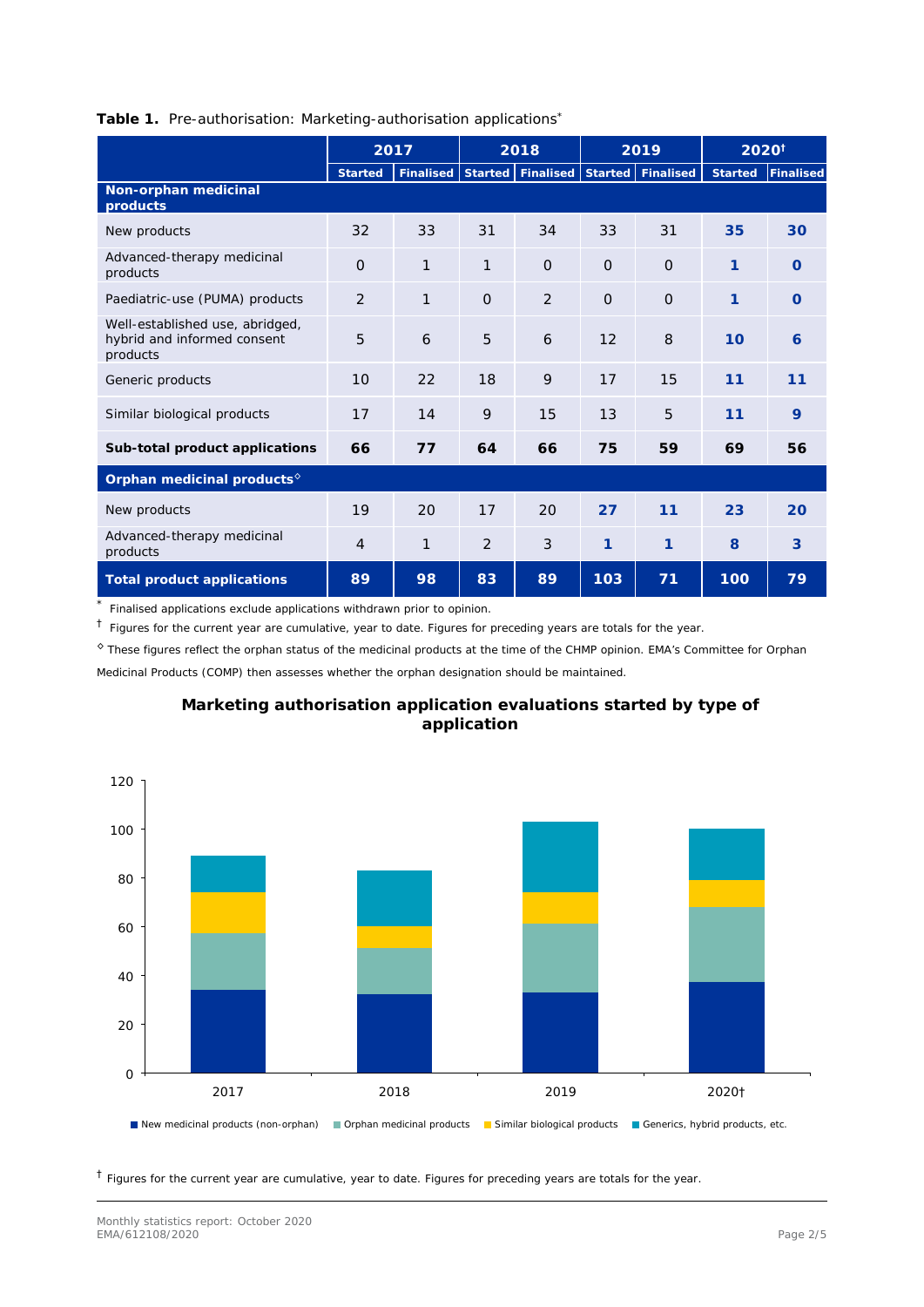| Table 2. Pre-authorisation: Outcome of the evaluation of marketing authorisation applications* |  |  |  |
|------------------------------------------------------------------------------------------------|--|--|--|
|                                                                                                |  |  |  |
|                                                                                                |  |  |  |

|                                                                       | 2017 | 2018 | 2019 | $2020^{\dagger}$ |
|-----------------------------------------------------------------------|------|------|------|------------------|
| Positive opinions                                                     | 92   | 83   | 65   | 76               |
| Opinions recommending conditional<br>$* *$<br>marketing authorisation | 3    | 1    | 8    | 9                |
| Opinions under exceptional<br>circumstances <sup>**</sup>             | 2    | 3    |      | 3                |
| Negative opinions                                                     | 6    | 6    | 6    | 3                |
| Opinions after accelerated assessment**                               | 7    | 4    | 3    | 6                |
| Applications withdrawn prior to opinion                               | 14   | 10   | 12   | 13               |
| Re-examinations requested                                             | 5    | 5    | 4    | $\overline{2}$   |
| Re-examination - Positive opinions                                    | Ο    |      |      |                  |

Applicants can request a re-examination. The first four rows present the outcome of the evaluation before a re-examination (or a re-consideration). The final row shows the number of changes from a negative to a positive opinion following a re-examination or a re-consideration.

\*\* Included in the figures for positive opinions.

 $<sup>†</sup>$  Figures for the current year are cumulative, year to date. Figures for preceding years are totals for the year.</sup>





 $<sup>†</sup>$  Figures for the current year are cumulative, year to date. Figures for preceding years are totals for the year.</sup>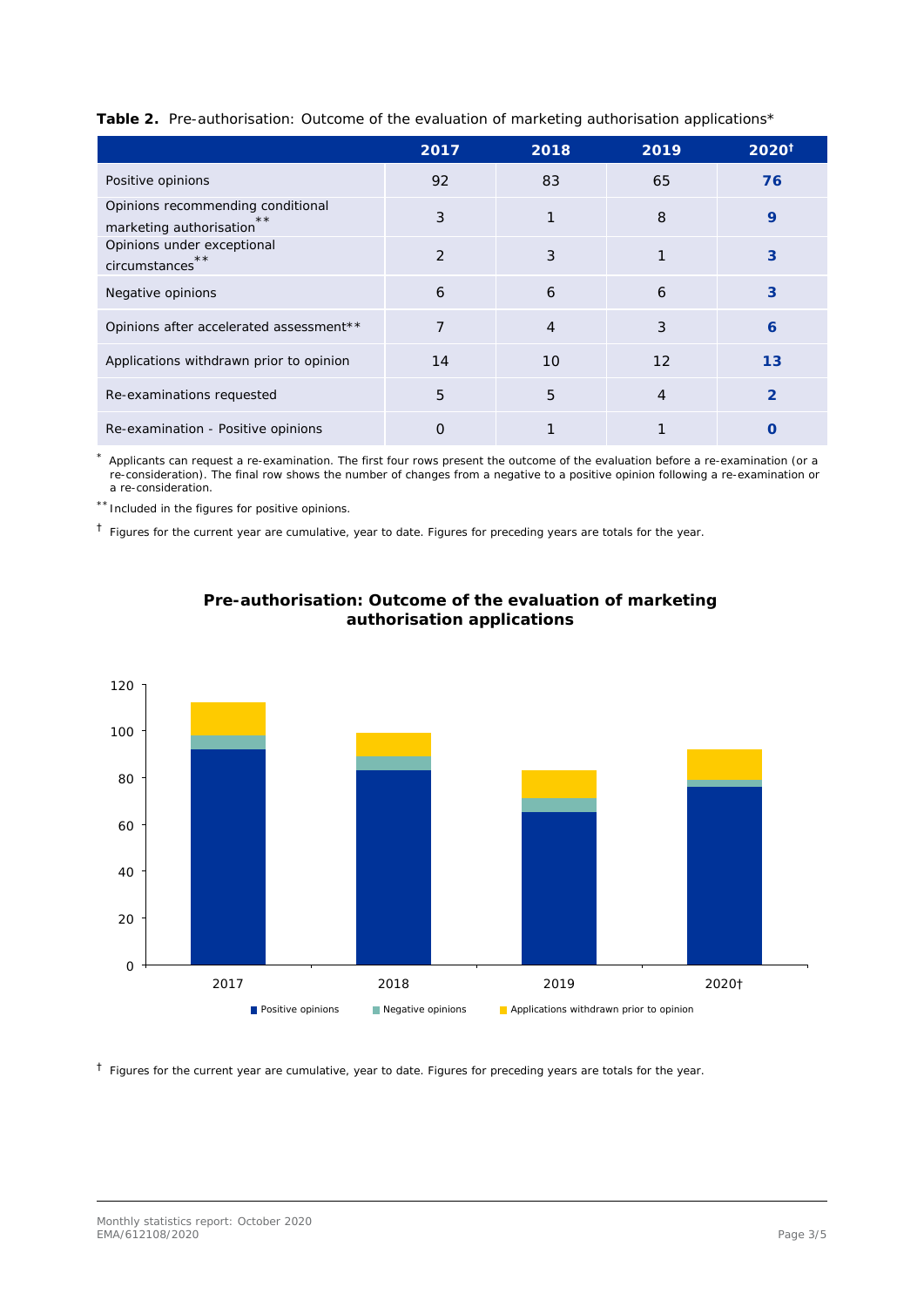## **Table 3.** Scientific services

|                                                                                                    | 2017          |                             | 2018     |          | 2019     |                     | $2020^{\dagger}$ |                   |
|----------------------------------------------------------------------------------------------------|---------------|-----------------------------|----------|----------|----------|---------------------|------------------|-------------------|
|                                                                                                    | Started       | Finalised Started Finalised |          |          |          | Started   Finalised |                  | Started Finalised |
| Compassionate-use opinions                                                                         | $\Omega$      | $\Omega$                    | $\Omega$ | $\Omega$ | $\Omega$ | $\Omega$            |                  |                   |
| Art. 58 (WHO) scientific opinions                                                                  |               | $\Omega$                    | 1        |          | $\Omega$ | $\Omega$            | $\Omega$         |                   |
| Opinions on ancillary medicinal<br>substances in medical devices*                                  | $\mathcal{D}$ |                             | $\Omega$ | 1        | $\Omega$ | $\Omega$            | $\Omega$         |                   |
| Plasma master file<br>(includes initial certification, variations)<br>and annual re-certification) | 22            | 24                          | 19       | 18       | 17       | 21                  | 18               | 18                |

\* Consultation in accordance with Council Directive 93/42/EEC concerning medical devices as amended by Directive 2000/70/EC as regards medical devices incorporating stable derivates of human blood or plasma and Directive 2001/14/EC.

† Figures for the current year are cumulative, year to date. Figures for preceding years are totals for the year.